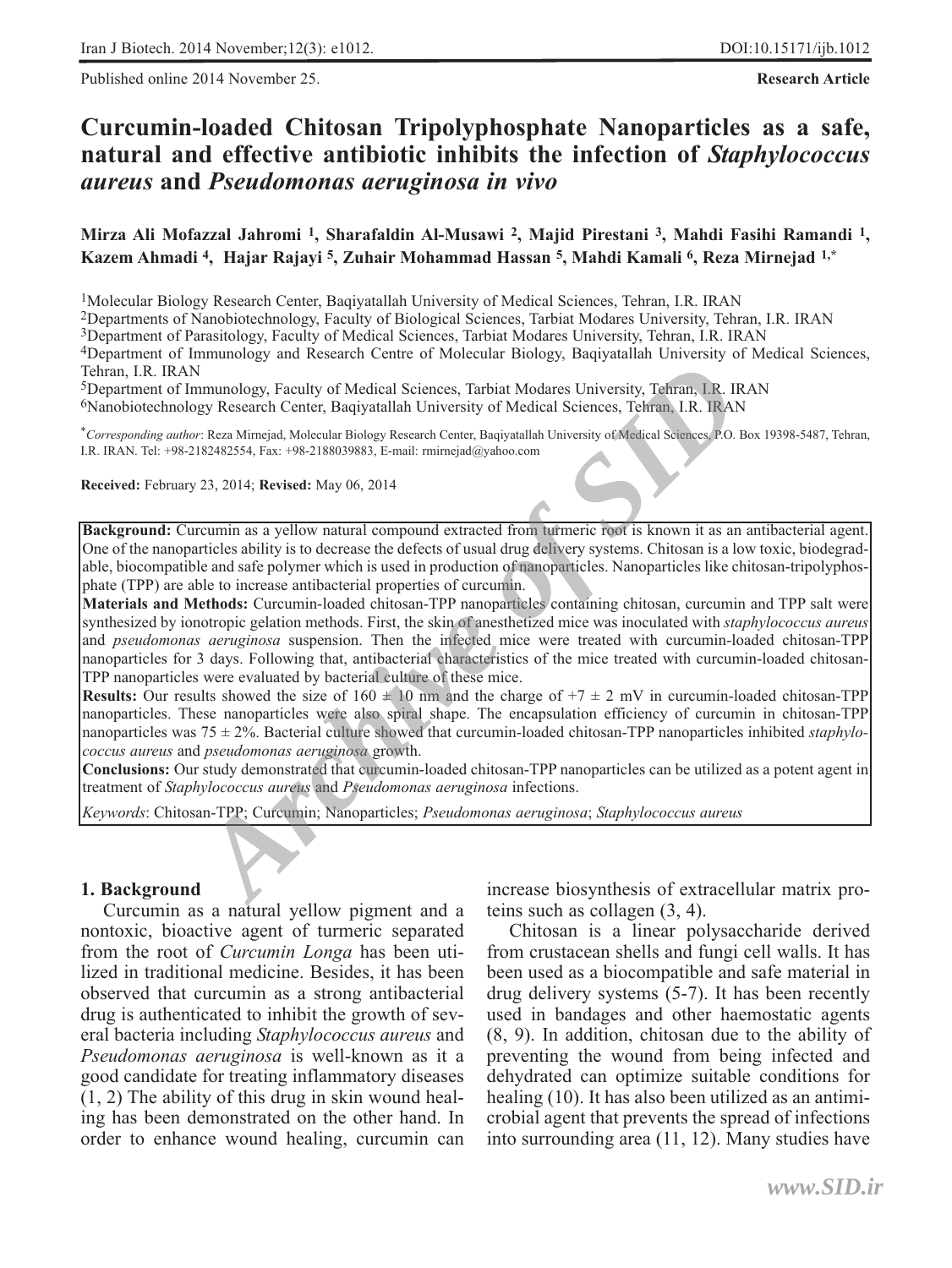described the role of chitosan as a wound-healing accelerator. Chitosan could accelerate coagulation and enhance the functions of inflammatory cells (13-16). Moreover, it has been reported that chitosan could increase the tensile strength of wounds (17).

Nanoparticles are made from different biodegradable materials and their dimensions are generally less than 500 nm (18, 19). Chitosan nanoparticles may be more efficient than chitosan solution at enhancing drug activity (20-23). Thus, chitosan-tripolyphosphate (TPP)-nanoparticles have been widely applied to deliver drugs across tissues. Overall, using chitosan-TPP nanoparticles as a nano-system can increase curcumin delivery in infectious tissue.

(18, 24, 25).

# **2. Objectives**

In the present study, we optimized an optimal method for curcumin loading in chitosan-TPP nanoparticles and investigated the antibacterial activity of curcumin-loaded chitosan-TPP nanoparticles on *Staphylococcus aureus* and *Pseudomonas aeruginosa* infections.

# **3. Materials and Methods**

### *3.1. Animals*

Female BALB/c mice were provided from Pasteur Institute of Iran (Iran, Tehran). All experiments were performed on 6 to 8 week-old mice in accordance with the guidelines of the Medical Ethics Committee of Baqiyatallah University of Medical Sciences (BMSU).

# *3.2. Preparation of Bacterial Suspension*

*Staphylococcus aureus* (ATCC: 25923) and *Pseudomonas aeruginosa* (ATCC: 27853) were grown for 18 h in luria broth (LB) medium. The bacterial cells were finally collected, washed, and resuspended in sterile phosphate-buffered saline (PBS, pH 7.4). They were adjusted to a cell suspension of 107 colony forming unit (CFU)/mL using a UV spectrophotometer (Biophotometer, Eppendorf, Germany) in 620 nm wavelength.

# *3.3. Curcumin-loaded chitosan-TPP nanoparticles synthesis*

Preparation of nanoparticles by ionotropic gelation method is based on electrostatic interaction between negatively- and positively-charged molecules such as poly anionic and cationic polymers. In the case of curcumin-loaded chitosan-TPP nanoparticles, the amino groups existed on chitosan interacts with anionic groups of TPP salt. Stock solution of chitosan was made at 1 mg/mL in acidified distilled water (DW) and TPP was made at 1 mg/mL in DW. First, the chitosan stock solution (1 mL) was stirred for 10 min and its volume got adjusted to 1.5 mL with DW. Next, we added 5  $\mu$ L tween 80 to curcumin stock (1) mg/mL) solved in ethanol. Then, curcumin was added to the chitosan solution. Finally, TPP solution as a cross linker  $(100 \mu L)$  were added to emulsified-curcumin-chitosan solution in a dropwise manner. The obtained solution was stirred for 30 min and centrifuged at 4000 g for 5 min. At last, the supernatant was transferred into a new tube and kept for subsequent analysis.

# *3.4. Curcumin-loaded chitosan-TPP nanoparticles characterization*

The samples were sonicated for 5 min in bath Wisd, WUC-D10H sonicator (Dihan, South Korea) before being analyzed and they were immediately used for measurements. The size and zeta potential of prepared nanoparticles were characterized by photon correlation spectroscopy (PCS) using a Malvern Zetasizer ZS series and Scattering Particle Size Analyzer (Malvern Co, UK). Following that, the shape, size and aggregation phenomena of curcumin-loaded chitosan-TPP nanoparticles were measured by atomic force microscopy (AFM) (NVB-100, Olympus, Japan) and transmission electron microscopy (TEM) (Zeiss EM900, Carl Zeiss AG, Germany). Next, the fourier transforms infrared (FTIR) spectra of curcumin, chitosan and curcumin-loaded chitosan-TPP nanoparticles were assessed using Nicolet IR100 FTIR Spectrometer (Thermo, USA). Ultimately, the samples were mixed with pure potassium bromide (KBr) as the background and compressed into discs using a manual tablet press. **Archive of SIME (100** and increase current in-<br> **Archive and increase current in-** example the summer The obtained solution<br>
30 min and centrifuged at 4000<br>
130 min and centrifuged at 4000<br>
130 min and centrifuged at 4000

### *3.5. Evaluation of curcumin-loaded chitosan-TPP nanoparticles encapsulation*

To obtain nano-system with a maximum ratio of drug loading, different weight/weight ratios of chitosan/curcumin were tested. Therefore various amounts of curcumin were dissolved in a certain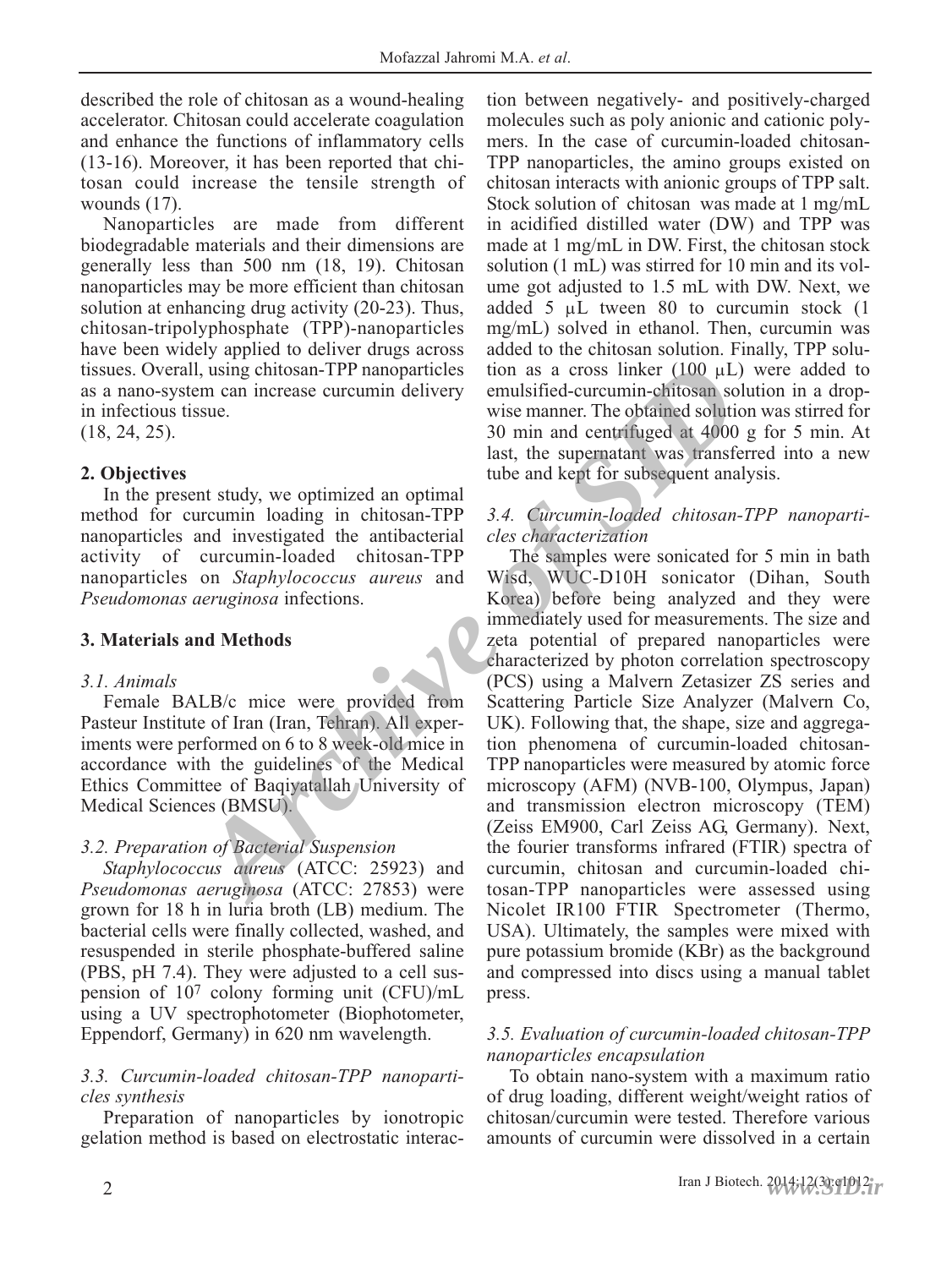amount of chitosan-TPP nanoparticles. Subsequently the product was centrifuged at 20000 rpm for 25 min and the supernatant of centrifuged curcumin-loaded chitosan-TPP nanoparticles formulation was checked for absorbance spectra by a spectrophotometer (Amersham Biosciences, Uppsala, Sweden) at 432 nm. The loading efficiency was calculated using the following equation:

Encapsulation efficiency  $(\% ) = [(\text{Total amount})$ of curcumin-Nonencapsulated curcumin) / Total amount of curcumin]  $\times$  100%

### *3.6. Determination of curcumin release profile from nanoparticles*

The release of curcumin from curcumin-loaded chitosan-TPP nanoparticles was evaluated using phosphate buffer (pH 7.4) and citrate buffer (pH 5.4) at 37°C. 1 mL of the solution was poured into a dialysis bag (Spectrapor, MW cutoff 3500 g/mol) and placed into 100 mL of phosphate buffer (pH 7.4) and citrate buffer (pH 5.4) severally. Afterward,  $100 \mu L$  tween 80 as an emulsifier agent was added in order to prevent the possible sedimentation of released drug. The release study was carried out at 37ºC applying a shaking water bath (GFL, Burgwedel, Germany) and at the dedicated time intervals of  $0, 0.5, 1, 1.5, 2, 4, 8$ , 12, 24, 48, 72 and 96 hours, the sampling was performed. In each time point,  $500 \mu L$  of the sample was elicited, and then replaced by 500 μL buffer. Then samples freeze dried and then dissolved in 2 mL of methanol. Finally all samples were examined by making use of spectrophotometer (Amersham Biosciences, Uppsala, Sweden) to determine the quantity of releasing curcumin. The accumulated release was calculated utilizing the following equation: *Archive of curcumin release profile*<br> *A.8. Statistical Analysis*<br> *Archive of curcumin from curcumin-loaded*<br> **Archive of Statistical analyses**<br> **Archive of Curcumin from curcumin-loaded**<br> **Archive of SID**<br> **Archive of S** 

$$
R = [V \Sigma^{n-i} (C_i + V_0^{\prime} C)] / m_{drug}
$$

Where, R is the accumulated release  $(\%),$  V is the sampling volume,  $V_0$  is the initial volume,  $C_i$ and  $C_n$  are the curcumin concentrations, i and n are the sampling times, and  $m_{\text{drug}}$  is the mass of curcumin in nanoparticles.

*3.7. Inoculation* of bacterial infection *on mouse skin*

BALB/c mice were used in all these tests. The animals were anesthetized by ketamine and xylazine and inoculated with *Staphylococcus aureus* and *Pseudomonas aeruginosa* resuspended in PBS for 1h, with about 107 CFU/mouse/inoculation. The mice were divided into four groups. Each group was treated once a day with chitosan-TPP nanoparticles, curcumin or curcumin-loaded chitosan-TPP nanoparticles for 3 days respectively. A non-treated group also used as a negative control. They were kept separately with free access to water and food. All the groups were sacrificed 4 days post infection, and the skin tissues were assessed for *Staphylococcus aureus* and *Pseudomonas aeruginosa* infection.

### *3.8. Statistical Analysis*

Statistical analyses were performed using SPSS (Version 21, IBM, USA) software and graphical representations were showed by Excel 2007 (Version 12, Microsoft office, USA) software. Mann-Whitney U test was used to compare different groups and *p* values less than 0.05 were considered statistically significant. The data are presented here as mean ± SD of three independent experiments.

### **4. Results**

### *4.1. Curcumin-loaded chitosan-TPP nanoparticles properties*

Curcumin-loaded chitosan-TPP nanoparticles were prepared and optimized in size, charge and shape. The average diameter of nanoparticles was  $160 \pm 10$  nm and their surface charge was  $+7 \pm 2$ mV (Figure 1). Curcumin-loaded chitosan-TPP nanoparticles showed the typical spherical shape (Figures 2 A-B). FTIR spectra of chitosan, curcumin and curcumin-loaded chitosan-TPP nanoparticles are shown in Figure 3. According to the Figure, two characterization peaks (1103 cm<sup>-1</sup> of



**Figure 1.** The average diameter of curcumin-loaded chitosan-TPP nanoparticles. The average diameter of these nanoparticles is  $160 \pm 10$  nm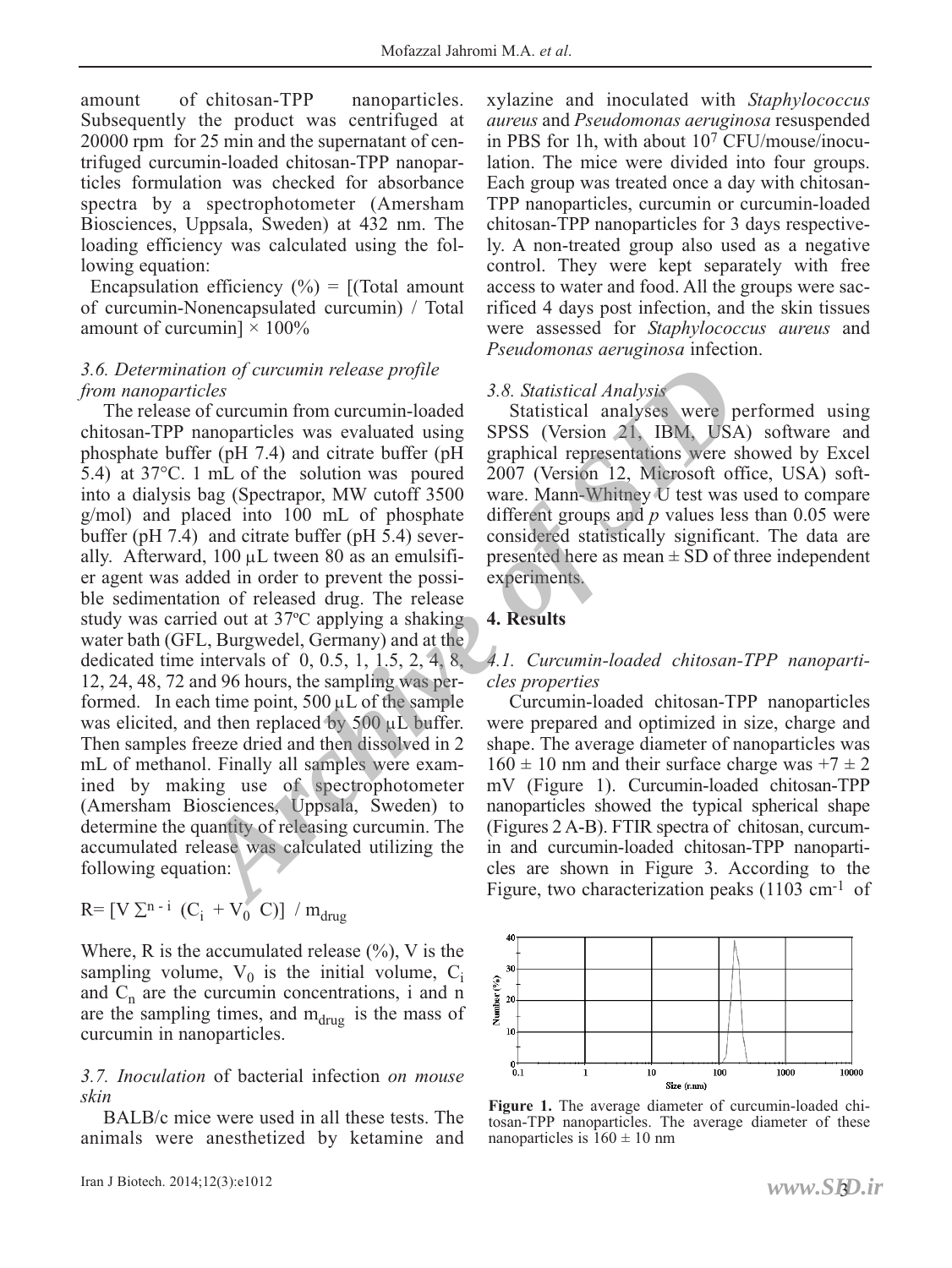

**Figure 2.** AFM (A) and TEM (B) of curcumin-loaded chitosan-TPP nanoparticles. The average diameter of these nanoparticles is  $160 \pm 10$  nm and their shape is typically spherical

ν (C-O-C) and 1419 cm-1 of ν (OH)) existed in the spectrum of curcumin and three characterization peaks (1033 cm<sup>-1</sup> of v (C-O-C), 1558 cm<sup>-1</sup> and 1380 cm<sup>-1</sup> of v (NH<sub>2</sub>)) existed in the spectrum of chitosan. In comparison with curcumin, a different spectrum was observed for curcuminloaded chitosan-TPP nanoparticles and new sharp peaks appeared at 2846 cm-1 and 1079 cm-1. Also, the 1419 cm-1 peak vibration shifted to 1689 cm-1. It can be supposed that the ammonium groups of chitosan were linked with hydroxide groups of curcumin in nanoparticles. The same results had been reported by the previous studies on curcumin loading in chitosan nanoparticles (26, 27). **A)** and TEM (B) of curcumin-loaded chitosan-TPP nanoparticles. The average diameter in and their shape is typically spherical<br> **Archive of COV** of Curcumin and three characteriza-<br> **Archive of Cover of Cover of Cover of** 



**Figure 3.** FTIR analysis of curcumin-loaded chitosan-TPP nanoparticles (Nano-curcumin). In comparison with curcumin, a different spectrum was observed for curcuminloaded chitosan-TPP nanoparticles and new sharp peaks appeared at 2846 cm<sup>-1</sup> and  $1079$  cm<sup>-1</sup>. Also, the  $1419$  cm<sup>-1</sup> peak vibration shifted to 1689 cm-1. It could be offered that curcumin was linked with chitosan in nanoparticles

#### *4.2. The encapsulation efficiency of curcuminloaded chitosan-TPP nanoparticles*

After the preparation of curcumin-loaded chitosan-TPP nanoparticles, this nano-formulation were centrifuged and harvested. The amount of curcumin remaining in the supernatant of the solution was then measured by a spectrophotometer. The encapsulation efficiency was determined  $75 \pm$ 2% (Table 1).

#### *4.3. The profile of curcumin release from curcumin-loaded chitosan-TPP nanoparticles*

According to the release curves, curcumin released from chitosan-TPP nanoparticles over a 96 h period and this time was slower at pH 7.4 as compared to pH 5.4. In comparison with the release profiles of free curcumin, there are similar release profiles at pH 7.4 and 5.4. Under the studied conditions, within 48 h, 41.19% and 82.26% of physically loaded curcumin was released at pH 7.4 and 5.4, respectively and during 72 h, 42.23% and 93.75% of physically loaded curcumin was released at pH 7.4 and 5.4, respectively. After 96 h, 52.41% and 98.91% of physically loaded curcumin was released at pH 7.4 and 5.4, in order (Figure 4).

### *4.5. The inhibition of bacterial infection by curcumin-loaded chitosan-TPP nanoparticles*

The infected mice were treated with curcuminloaded chitosan-TPP nanoparticles in comparison with the non-treated ones and evaluated for the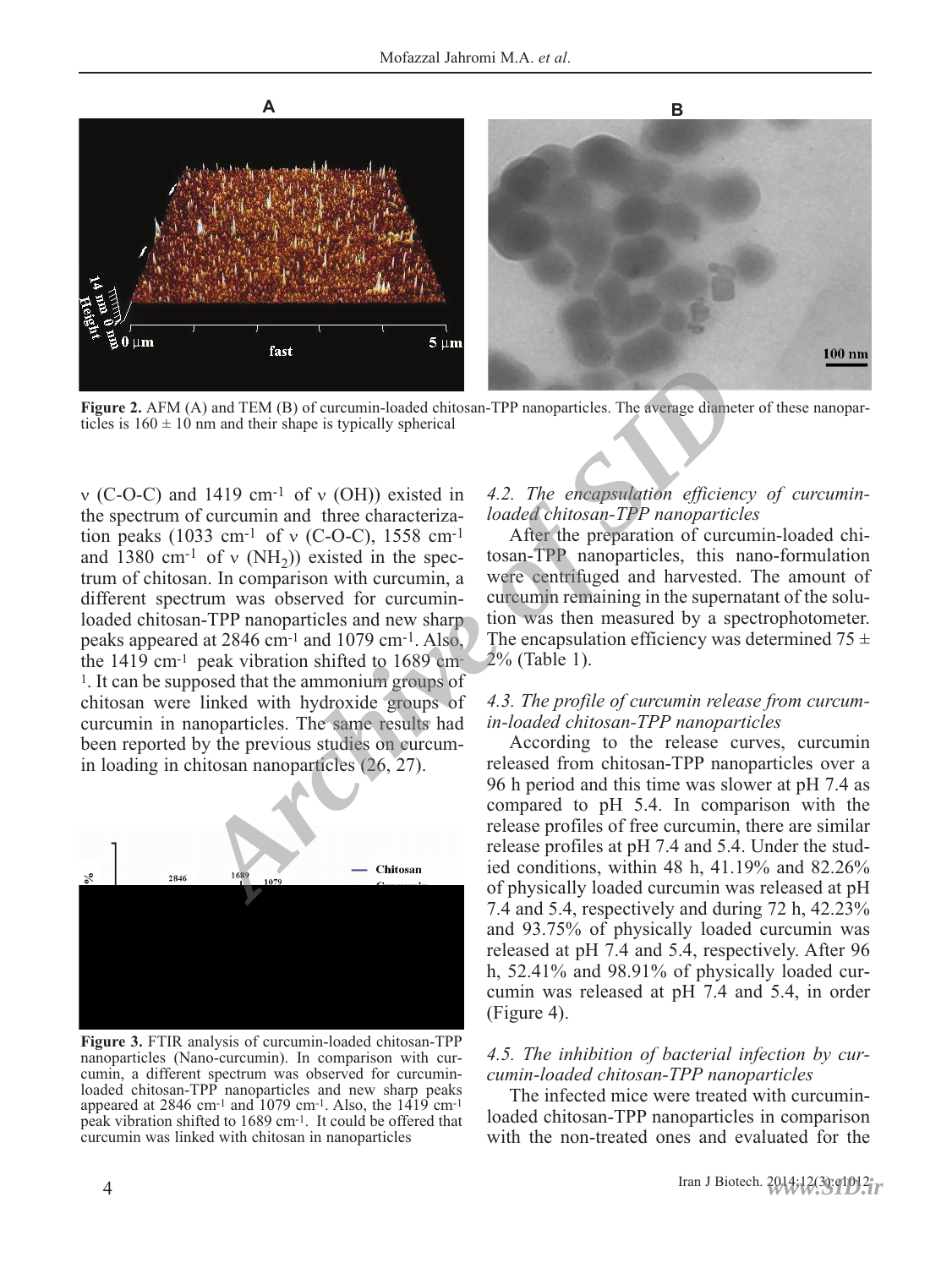Table 1. The encapsulating efficiency (%) of curcumin loaded chitosan-TPP nanoparticles. The most encapsulation efficiency was determined  $75 \pm 2\%$ 

| tration mg/mL | Chitosan concen- Curcumin concen- Encapsulation<br>tration mg/mL efficiency (%) |              |
|---------------|---------------------------------------------------------------------------------|--------------|
|               | 0.75                                                                            | $59 \pm 1.6$ |
|               |                                                                                 | $75 \pm 2$   |
|               | 1.25                                                                            | $71 + 26$    |
|               | 1.5                                                                             | $67 \pm 1.3$ |
|               | 1.75                                                                            | $63 \pm 1.5$ |
|               | 2                                                                               | 60±1.5       |

expression of bacterial count. The count of *Staphylococcus aureus* was analyzed to explore the effect of curcumin, chitosan-TPP nanoparticles and curcumin-loaded chitosan-TPP nanoparticles on infection. The statistical analyses showed that curcumin-loaded chitosan-TPP nanoparticles significantly decreased the growth of *Staphylococcus aureus* (Mann-Whitney U test;  $p$ <0.05%), compared to the control groups (Figure 5). The count of *Pseudomonas aeruginosa* was analyzed to explore the effect of curcumin, chitosan-TPP nanoparticles and curcumin-loaded chitosan-TPP nanoparticles on infection. The statistical analyses showed that curcumin-loaded<br>chitosan-TPP nanoparticles significantly chitosan-TPP nanoparticles decreased the growth of *Pseudomonas aeruginosa* (Mann-Whitney U test;  $p<0.05\%$ ), compared to the control groups (Figure 6). <sup>2</sup> bacterial count. The count of mission anoparticles with size or announced through an anoparticle with size of 160 mm were made derivative in surface charge of the surface charge of the surface charge of the surface cha



#### **5. Discussion**

Curcumin as a potent, biocompatible and bioactive agent with an antimicrobial property has been applied in nanoparticles synthesis (28, 29). In the present study, curcumin was loaded in chitosan-TPP nanoparticles by ionotropic gelation method. AFM and TEM revealed the average diameter of  $160 \pm 10$  nm and a spherical shape for curcumin-loaded chitosan-TPP nanoparticles. By contrast, Das et.al loaded curcumin in chitosan nanoparticles by applying sodium alginate as a cross linker instead of TPP salt. Their nanoparticles size was  $100 \pm 20$  nm with spherical shape (27). Akhtar et.al also produced curcumin-loaded chitosan nanoparticles with size of more than 200 nm while curcumin-loaded chitosan nanoparticles with size of 160 nm were made in our research (30). Here, surface charge of the produced curcumin-loaded chitosan nanoparticles was  $+7 \pm 2$ mV whereas the surface charge of chitosan-TPP nanoparticles alone has been reported  $+25 \pm 4$  mV. As a result, by loading curcumin the charge of chitosan-TPP nanoparticles decreased (26). After curcumin loading in nanoparticles, curcuminloaded chitosan nanoparticles got soluble and a transparent solution was obtained. The transparency of nanoparticles solution indicated that curcumin as a hydrophobic material can be emulsified in chitosan-TPP nanoparticles along with applying tween 80 emulsifier. In the present study,



**Figure 4.** Release curves of curcumin-loaded chitosan-TPP nanoparticles. According to the release curves, curcumin released from chitosan-TPP nanoparticles over a 96 h period and this time was slower at  $pH \overline{7.4}$  as compared to  $p\overline{H} 5.4$ 

tosan-TPP nanoparticles (Nano-curcumin). Curcuminloaded chitosan-TPP nanoparticles significantly inhibited *Staphylococcus aureus* infection (Mann-Whitney U test;  $p<0.05\%$ , compared to chitosan-TPP and curcumin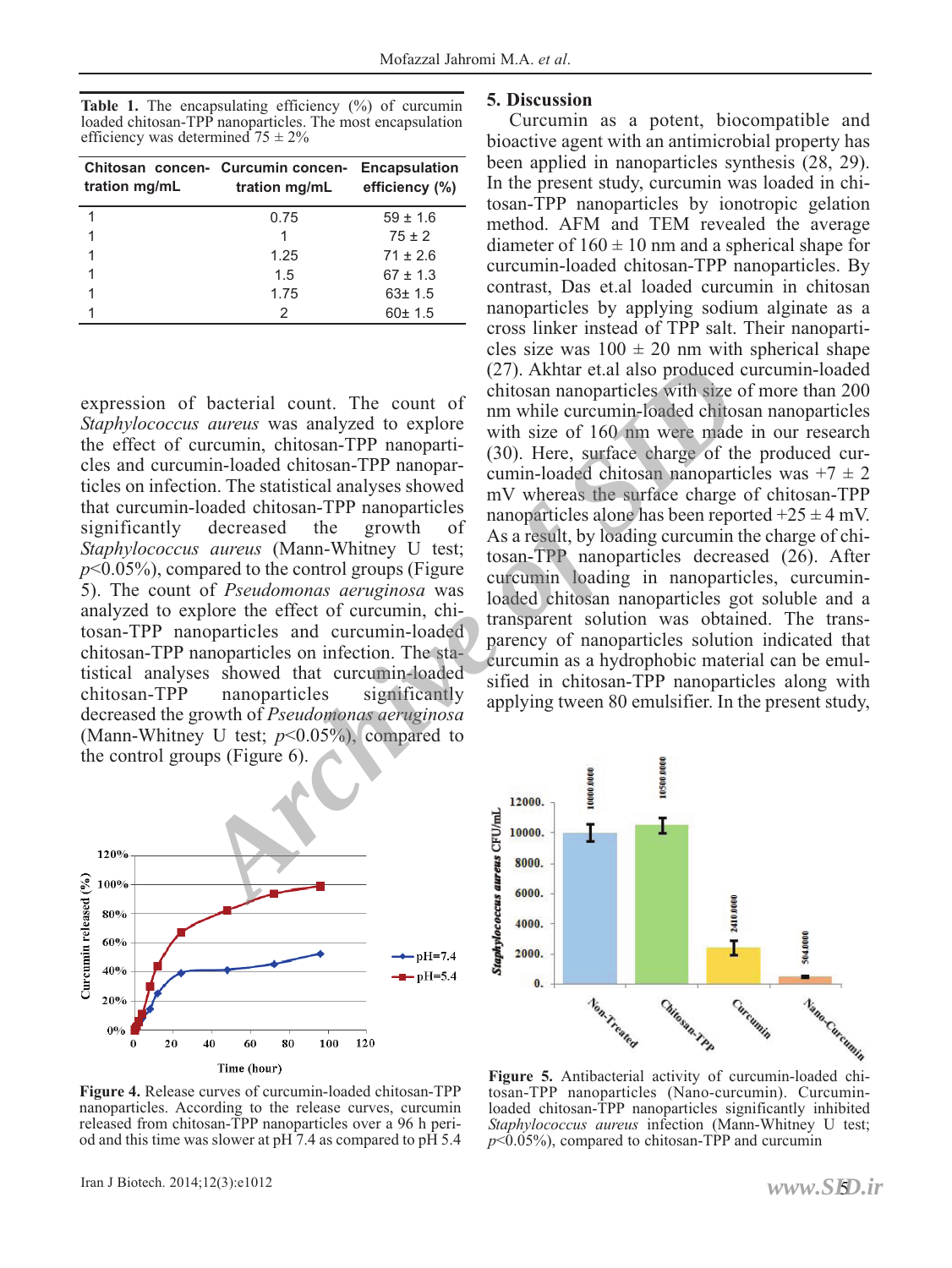

tosan-TPP nanoparticles (Nano-curcumin). Curcuminloaded chitosan-TPP nanoparticles significantly inhibited *Pseudomonas aeruginosa* infection (Mann-Whitney U test;

the encapsulation efficiency of curcumin in chitosan-TPP nanoparticles was  $75 \pm 2\%$  while in Das *et al.*, study the entrapment efficiency was less than 20% (27). Probably, using TPP cross linker caused to increase of curcumin loading in chitosan-TPP nanoparticles. The peaks characterized by FTIR analysis indicated that chitosan was linked to TPP salt by ammonium groups of chitosan and phosphate groups of TPP (26). Curcumin is more likely to link to chitosan via involving the hydroxide groups of curcumin and ammonium groups of chitosan (27).

To compare with Das *et al*., study in which the kinetic of release showed 80% release of curcumin from nanoparticles, in our survey 52.41% and 98.91% of physically loaded curcumin was released at pH 7.4 and 5.4 within 96 h, respectively. The slower release of curcumin from curcumin-loaded chitosan-TPP nanoparticles at pH 7.4 is perhaps due to chitosan nature as this molecule is more soluble and degradable in acidic pH than neutral and/or alkaline pH (27). For the mentioned results, we used curcumin-loaded chitosan-TPP nanoparticles to suppress both Gram negative and Gram positive bacteria including *Staphylococcus aureus* and *Pseudomonas aeruginosa*. This study has shown that curcumin-loaded chitosan-TPP nanoparticles could significantly suppress the progression of *Staphylococcus aureus* and *Pseudomonas aeruginosa* infection on mouse skin, whereas chitosan-TPP by itself could not

inhibit bacterial infection. We observed that antimicrobial effect of curcumin-loaded chitosan-TPP nanoparticles is significantly better than individual curcumin. Nanoparticles in drug delivery systems are able to diminish the defects of usual delivery systems (18, 25) and it is probably due to the gradual release of curcumin by nanoparticles in infection areas. Accordingly, combination of chitosan-TPP nanoparticles and curcumin produces a synergy effect on the antibacterial activity that is more than both of them individually. Bhawana et al. have also displayed that curcumin was able to inhibit the bacterial infection. They demonstrated that the cytotoxicity effect of curcumin-loaded chitosan-TPP nanoparticles was greater on Gram-positive bacteria than Gram-negative bacteria (29). Our experiments showed the efficacy and effectiveness of curcumin-loaded chitosan-TPP nanoparticles on both Gram-positive and Gram-negative bacteria including *Staphylococcus aureus* and *Pseudomonas aeruginosa*. De *et al*. have also elucidated antimicrobial activity of curcumin against helicobacter pylori (28). According to Bansal *et al*., research, curcumin was able to inhibit nosocomial infections *caused by Klebsiella pneumonia,* an opportunistic pathogen (31). These studies have been shown antimicrobial effect of curcumin while our study has displayed a higher potency of curcuminloaded chitosan-TPP nanoparticles rather than the individual curcumin. In another research, Singh *et al*., studied antibacterial properties of curcumin. They declared that curcumin was a potent molecule in the treatment of bacterial infections (1). In agreement with our study, Rai *et al*., suggested that curcumin might be considered as an important antibacterial drug target. In this study, curcumin has been shown to have a potent antibacterial activity against a number of pathogenic bacteria including *Staphylococcus aureus*, *Staphylococcus epidermidis and Enterococcus* (32). Also, Wang et al. used microcapsule curcumin against *Staphylococcus aureus, Escherichia coli, Yersinia enterocolitica, Bacillus subtilis and Bacillus cereus*. Therefore, their observation indicated that curcumin induced a spectrum inhibitory effect against all these organisms (2). **Figure 6.** Antibacterial activity of curcumin-loaded the chitosan-TPP anonstrated that the cytotoxic tosan-TPP anonarticles (Nano-curcumin). Curcumin-loaded chitosan-TPP anonarticles (Nano-curcumin) in this *Stephylococc* 

To conclude, curcumin-loaded chitosan-TPP nanoparticles can potentially be utilized in drug delivery systems and applied as a strategy to specifically activate antibacterial system at the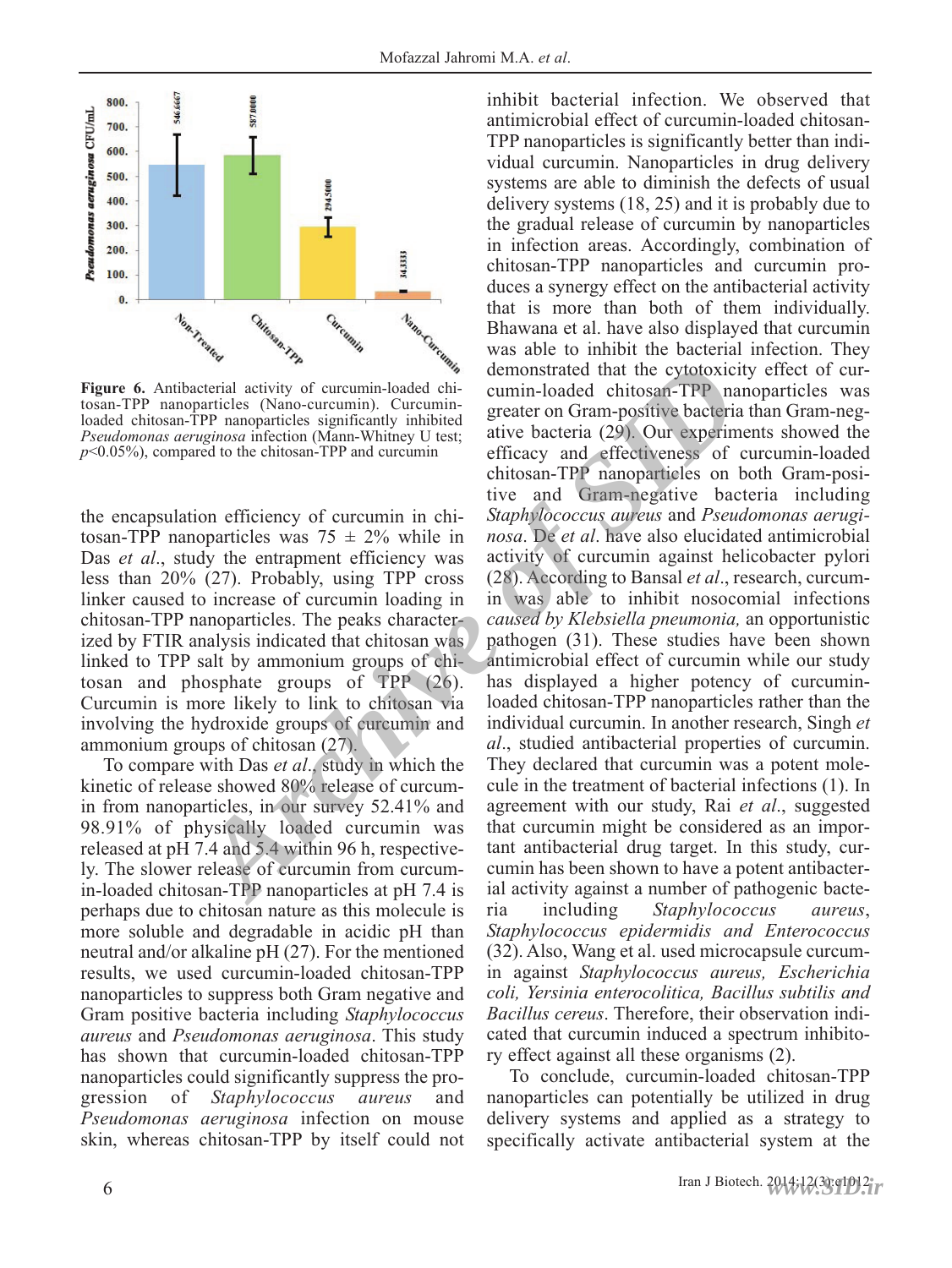same time. This property of curcumin-loaded chitosan-TPP nanoparticles introduces them as a good candidate for drug targeting of bacterial infection including *Staphylococcus aureus* and *Pseudomonas aeruginosa* infection.

#### **Acknowledgments**

This study was funded by a dissertation grant from the Molecular Biology Research Center, Baqiyatallah University of Medical Sciences (BMSU).

#### **References**

- 1. Singh RK, Rai D, Yadav D, Bhargava A, Balzarini J, De Clercq E. Synthesis, antibacterial and antiviral properties of curcumin bioconjugates bearing dipeptide, fatty acids and folic acid. *Eur J Med Chem*.2010;**45**(3):1078-86. doi:10.1016/j.ejmech.2009.12.002
- 2. Wang Y, Lu Z, Wu H, Lv F. Study on the antibiotic activity of microcapsule curcumin against foodborne pathogens. *Int J Food Microbiol*. 2009;**136**(1):71-4. doi:10.1016/j.ijfoodmicro.2009.09.001
- 3. Panchatcharam M, Miriyala S, Gayathri VS, Suguna L. Curcumin improves wound healing by modulating collagen and decreasing reactive oxygen species. *Mol Cell Biochem*. 2006;**290**(1-2):87-96. doi:10.1007/s11010-006-9170-2
- 4. Sidhu GS, Mani H, Gaddipati JP, Singh AK, Seth P, Banaudha KK, Patnaik GK, Maheshwari RK. Curcumin enhances wound healing in streptozotocin induced diabetic rats and genetically diabetic mice. *Wound Repair Regen*. 1999;**7**(5):362-74. doi: 10.1046/j.1524-475X.1999.00362.x **Archive of Schematical** open wound in thesis, antibacterial and antiviral properties of 15. Pelaso Q. (5):1407-14 doin'0.006-801<br> *Archive of Siddin* D. (1992-2005). 1407-14 doin'0.000-8001<br> *Archive of Chitesian-2010.45(*
- 5. Correlo VM, Boesel LF, Bhattacharya M, Mano JF, Neves NM, Reis RL. Hydroxyapatite Reinforced Chitosan and Polyester Blends for Biomedical Applications. *Macromol Mater Eng*. 2005;**290**(12):1157-65.doi: 10.1002/mame.200500163
- 6. De Jong WH, Borm PJ. Drug delivery and nanoparticles: applications and hazards. *Int J Nanomedicine*. 2008;**3**(2):133-49. doi: 10.2147/IJN.S596
- 7. Di Martino A, Sittinger M, Risbud MV. Chitosan: a versatile biopolymer for orthopaedic tissue-engineering. *Biomaterials* 2005;**26**(30):5983-90. doi:10.1016/j.biomaterials.2005.03.016
- 8. Kozen BG, Kircher SJ, Henao J, Godinez FS, Johnson AS. An alternative hemostatic dressing: comparison of CELOX, HemCon, and QuikClot. Academic emergency medicine: *Official J Acad Emerg Med*. 2008;**15**(1):74- 81.doi:10.1111/j.1553- 2712.2007.00009.x
- 9. Millner RW, Lockhart AS, Bird H, Alexiou C. Anew hemostatic agent: initial life-saving experience with Celox (chitosan) in cardiothoracic surgery. *Ann Thorac Surg*.2009;**87**(2):e13-4. doi:http://dx.doi.org/10.1016/j.athoracsur.2008.09.046
- 10. Ueno H, Mori T, Fujinaga T. Topical formulations and wound healing applications of chitosan. *Adv Drug Deliv Rev*. 2001;**52**(2):105-15. doi:10.1016/S0169-409X(01)00189-2
- 11. Robson MC. Wound infection. A failure of wound healing caused by an imbalance of bacteria. *Surg Clin North Am*. 1997;**77**(3):637-50.
- 12. Dai T, Tanaka M, Huang YY, Hamblin MR. Chitosan preparations for wounds and burns: antimicrobial and wound-healing effects. *Expert Rev Anti Infect Ther*. 2011;**9**(7):857- 79.doi:10.1586/eri.11.59
- 13. Santos TC, Marques AP, Silva SS, Oliveira JM, Mano JF, Castro AG, Castro AG, Reis RL. *In vitro* evaluation of the behaviour of human polymorphonuclear neutrophils in direct contact with chitosan-based membranes. *J Biotechnol*. 2007;**132**(2):218-26.doi:10.1016/j.jbiotec.2007.07.497
- 14. Ueno H, Yamada H, Tanaka I, Kaba N, Matsuura M, Okumura M, Okumura M, Okumura M, Kadosawa T, Fujinaga T. Accelerating effects of chitosan for healing at early phase of experimental open wound in dogs. *Biomaterials* 1999;**20**(15):1407-14.doi:10.1016/S0142-9612(99)00046-0
- 15. Peluso G, Petillo O, Ranieri M, Santin M, Ambrosio L, Calabro D,Avallone B, Balsamo G. Chitosan-mediated stimulation of macrophage function. *Biomaterials* 1994;**15**(15):1215- 20.doi:10.1016/0142-9612(94)90272-0
- 16. Nascimento EG, Sampaio TB, Medeiros AC, Azevedo EP. Evaluation of chitosan gel with 1% silver sulfadiazine as an alternative for burn wound treatment in rats. *Acta Cirurgica Brasileira*. 2009;**24**(6):460-5.http://dx.doi.org/10.1590/S0102- 86502009000600007
- 17. Degim Z, Celebi N, Sayan H, Babul A, Erdogan D, Take G. An investigation on skin wound healing in mice with a taurine-chitosan gel formulation. *Amino Acids*. 2002;**22**(2):187- 98.doi:10.1007/s007260200007
- 18. Anitha A, Maya S, Deepa N, Chennazhi KP, Nair SV, Tamura H, Tamura H, Jayakumar R. Efficient water soluble O-carboxymethyl chitosan nanocarrier for the delivery of curcumin to cancer cells. *Carbohydrate Polymers*. 2011;**83**(2):452- 61.doi:10.1016/j.carbpol.2010.08.008
- 19. Eidi H, Joubert O, Némos C, Grandemange S, Mograbi B, Foliguet B, Tournebize J, Maincent P, Le Faou A. Aboukhamis I, Rihn BH. Drug delivery by polymeric nanoparticles induces autophagy in macrophages. *Int J Pharm*.2012;**422**(1-2):495- 503.doi:10.1016/j.ijpharm.2011.11.020
- 20. Fernandez-Urrusuno R, Calvo P, Remunan-Lopez C, Vila-Jato JL, Alonso MJ. Enhancement of nasal absorption of insulin using chitosan nanoparticles. *Pharm Res*. 1999;**16**(10):1576- 81.10.1023/A:1018908705446
- 21. Ma Z, Lim LY. Uptake of chitosan and associated insulin in Caco-2 cell monolayers: a comparison between chitosan molecules and chitosan nanoparticles. *Pharm Res*. 2003;**20**(11):1812- 9.doi:10.1023/B:PHAM.0000003379.76417.3e
- 22. Ma Z, Lim TM, Lim L-Y. Pharmacological activity of peroral chitosan–insulin nanoparticles in diabetic rats. *Int J Pharm*. 2005;**293**(1-2):271-80.doi:10.1016/j.ijpharm.2004.12.025
- 23. Pan Y, Li YJ, Zhao HY, Zheng JM, Xu H, Wei G, Hao JS, Cui FD. Bioadhesive polysaccharide in protein delivery system: chitosan nanoparticles improve the intestinal absorption of insulin *in vivo*. *Int J Pharm*. 2002;**249**(1-2):139- 47.doi:10.1016/S0378-5173(02)00486-6
- 24. Liu Z, Jiao Y, Wang Y, Zhou C, Zhang Z. Polysaccharides-